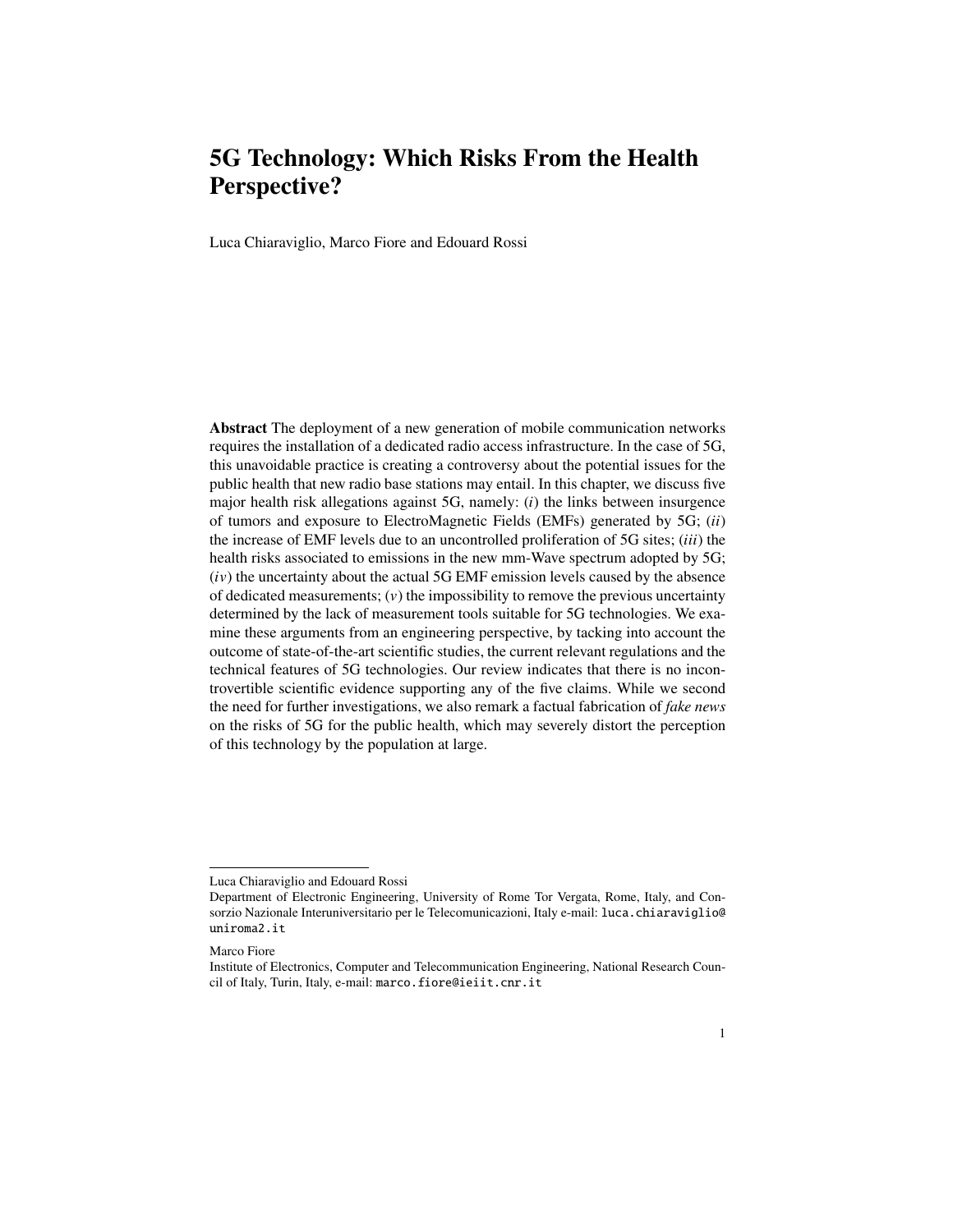## 1 Introduction

An excerpt from a January 1900 article of a reporter based in Portsmouth, New Hampshire [1] reads: *"Electric, electric, electric!* [...] *The untapped electrical fluid leaking from these outlets and wires, we are told, may cause serious bodily damage and –with prolonged exposure– possibly death. We are certainly gaining momentum in this Modern Day, but can anyone tell us where we are headed?"*. Almost 120 years later, electricity is a globally widespread technology that is instrumental to the daily activities of billions and is considered completely secure –as long as it is handled abiding by minimum safety standards.

Today, a similar controversy arises concerning the fifth generation (5G) of wireless communication systems. As 5G heads into commercialization after a decade of research and development, arguments are made about the potential risks of the technology for the public health. The fear of 5G, propagating via social media and fuelled by an apparently diffused belief that the economic interests of industries and governments may be the sole drivers for the deployment of the new technology, has grown to the point of pushing politicians to publicly advocate for experimental trials to be withhold in major cities in Europe [2].

Are these worries justified, or are we facing a similar unnecessary anxiety as that recorded for electricity early into the twentieth century? To help shedding light on this matter, we present and discuss five main allegations against the installation of 5G radio base stations, stemming from the potential negative effects that the new infrastructure may have on public health. Our analysis is carried out from a purely technical perspective, by leveraging multiple sources of information that include the applicable Italian regulations on EMF emissions, the technological characteristics of 5G radio base stations, and the results of scientific studies on the effect of EMF exposure on living beings. As such, we offer a different viewpoint from that adopted by works in the literature that focus on clinical or medical considerations about EMF exposure (see, *e.g.*, [3]). Differently from the medical/clinical field, our goal is in fact to better contextualize potential health risks with respect to the actual engineering of 5G networks.

We remark that our examination concerns the possible health dangers associated with the deployment of new 5G radio base stations. In other words, we aim at better understanding if there are evidences that the EMF that will be generated by the 5G radio access infrastructure may jeopardize the health of citizens. This choice is motivated by the consideration that distress in the public opinion is generally connected to the installation of new base stations. However, the reader should be aware that this chapter only explores one facet of the problem: other potential risks, which are less criticized, may exist, in particular with regards to the *personal consumption* of new communication technologies. Indeed, a more frequent utilization of smartphones determined by the growing compulsion for mobile services causes an inherent higher exposure of individuals to the EMFs generated by the end terminals themselves –which, in fact, are often the main source of EMFs in the proximity of users already today [3, 4, 5, 6].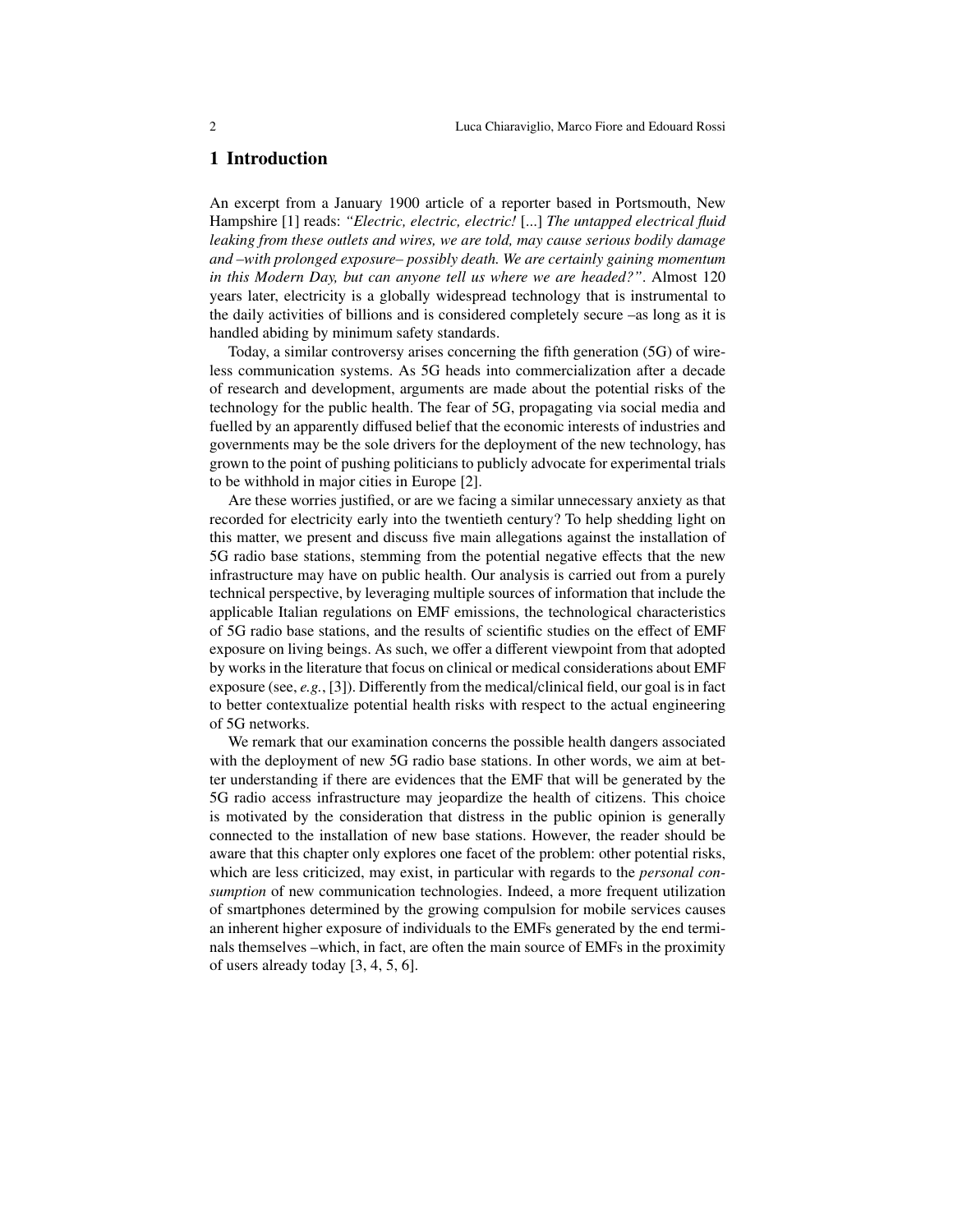In the remainder of the chapter, we first review each of the five allegations on health dangers associated with the installation of 5G radio base stations in Sections 2 to 6. Based on these reviews, we draw conclusions and discuss opportunities for future research in Section 7.

# 2 Allegation I: Exposure to EMF generated by 5G radio base stations increases the risk of developing tumors

The first and most prominent dispute is that exposure to the EMFs of 5G radio base stations (and in fact to radio-frequency transmissions in general) induces a higher risk to develop specific classes of tumors. Claims in this sense are typically supported by citations to the following documents.

- 1. In two different studies released in 2018, the USA-based National Toxicology Program (NTP) experimentally proved that exposure to high levels of radiation from radio base stations, like those deployed for 2G and 3G mobile networks, is associated with the emergence of heart tumors in male rats [7, 8]. Also, the studies evidence a possibility that a higher incidence of brain and adrenal gland tumors is also correlated with radio base station emissions.
- 2. A study of the Ramazzini Institute, an Italian non-profit private organization, released shortly after those carried out by the NTP, corroborated the health risks associated with radio base station emissions [9]. Specifically, the research reports an increase in the incidence of brain and heart tumors in Sprague-Dawley rats exposed to EMF generated by a radio base station. In fact, a statistically significant increase in the incidence of heart Schwannomas was observed in treated male rats already at exposure levels much lower than those considered in the NTP studies, and compatible with those experienced by people on a daily basis.
- 3. The International Agency for Research on Cancer (IARC) classified in 2011 nonionizing waves (including the waves generated on frequencies adopted by radio base stations) as *possibly carcinogenic* to humans. The IARC classification will be actually revised in the near future, also based also on the outcomes of the reports mentioned above. Non-ionizing waves are likely to be classified as *probably carcinogenic* to humans after such a revision.

To provide a sound analysis of the results above and subsequent claims, we first present the current regulations on EMF exposure limits. We then discuss the outcomes of the NTP and Ramazzini studies, as well as the IARC classification, also in the light of the EMF limits enforced by aforementioned applicable laws.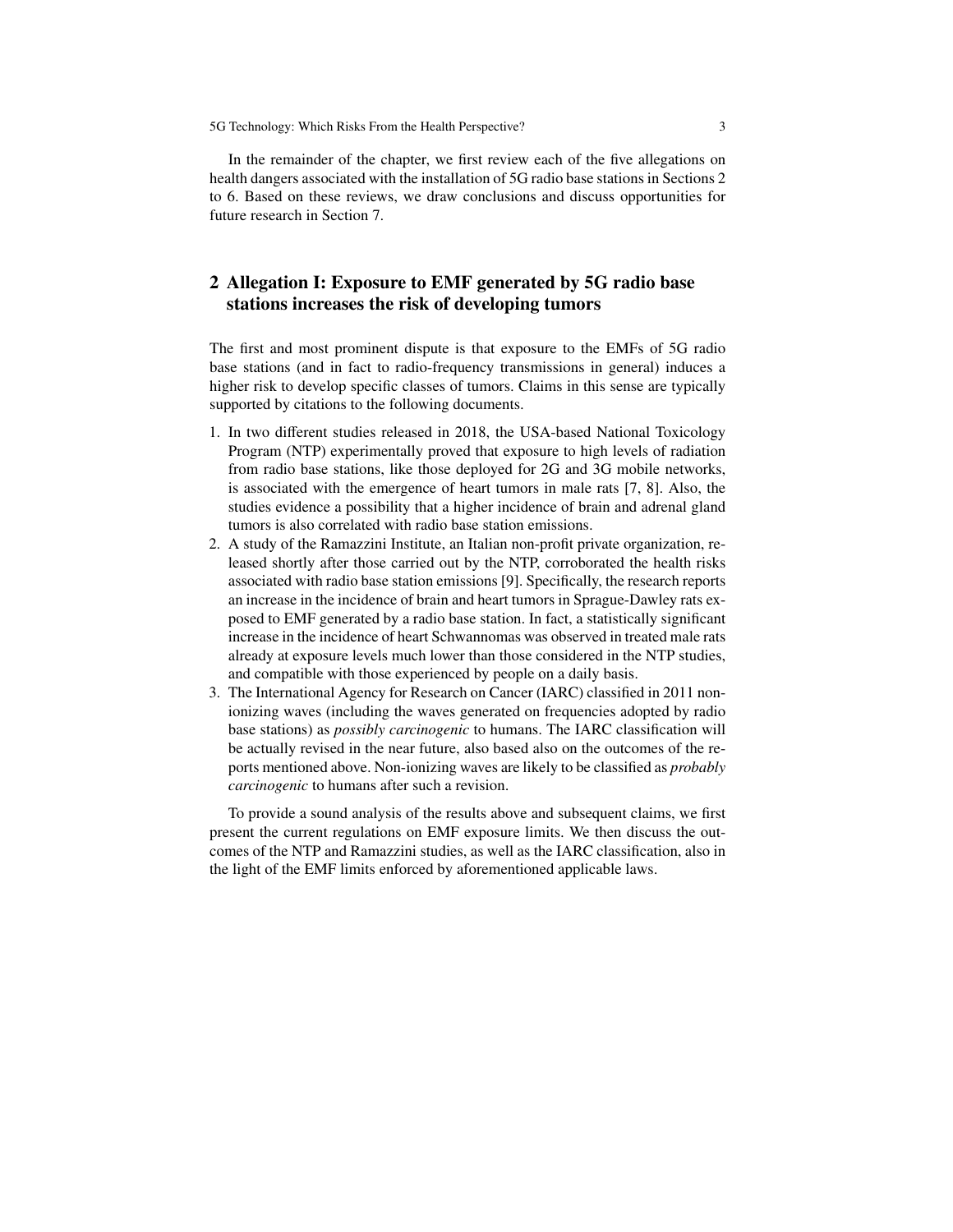|                    | <b>Regulations</b>                                                                                               |                                  |  |  |  |  |
|--------------------|------------------------------------------------------------------------------------------------------------------|----------------------------------|--|--|--|--|
| Areas              | <b>ICNIRP</b>                                                                                                    | Italian                          |  |  |  |  |
|                    | 28 [V/m], $f \in (10, 400]$ [MHz]                                                                                | 60 [V/m], $f \in (0.1, 3]$ [MHz] |  |  |  |  |
|                    | <b>General Public</b> $1.375 \cdot f^{1/2}$ [V/m], $f \in (400, 2000]$ [MHz] $20$ [V/m], $f \in (3, 3000]$ [MHz] |                                  |  |  |  |  |
|                    | 61 [V/m] $f \in (2 - 300]$ [GHz]                                                                                 | 40 [V/m], $f \in (3, 300)$ [GHz] |  |  |  |  |
|                    | 28 [V/m], $f \in (10, 400]$ [MHz]                                                                                |                                  |  |  |  |  |
| <b>Residential</b> | $(1.375 \cdot f^{1/2} \text{ [V/m]}, f \in (400, 2000] \text{ [MHz]}$                                            | $6$ [V/m] for all frequencies    |  |  |  |  |
|                    | 61 [V/m], $f \in (2 - 300]$ [GHz]                                                                                |                                  |  |  |  |  |
| Site               | None                                                                                                             | Minimum distance constraints     |  |  |  |  |

Table 1 EMF limits comparison of Italian [10, 11] and ICNIRP [12] regulations for general public areas, residential areas and proximity of a radio base station site to a sensitive place. The Italian limits are more stringent compared to the ICNIRP-based ones.

#### 2.1 Regulations on EMF emissions

The fact that high levels of EMFs are hazardous for human health has been very well known for decades, as proven by a vast scientific literature on the subject. Exactly for this reason, there exist strict regulations that limit the maximum amount of EMFs from radio-frequency and electrical sources that citizens shall be exposed to. The allowed EMF levels are determined based on the present knowledge we have about the health effects of radio emissions, with the goal of ensuring the public safety.

EMF limits are in fact not uniform globally, and the related legislation vary across countries. In our analysis, we will consider the EMF limits enforced in Italy. Where relevant, we will also refer to the limits defined by the International Commission on Non-Ionizing Radiation Protection (ICNIRP), which are adopted in many countries worldwide, including most European countries. We summarize the two sets of limits in Table 1. Since the objective risks of EMFs, mainly involving heating of the radiated tissues, strongly depend on the frequency at which the EMF is generated, the limits vary with frequency. In addition, while the ICNIRP limits do not differentiate among the different portions of the territory, Italian regulations pursue a different strategy, and distinguish between general public areas where people do not stay for long amounts of time, and residential areas where people tend to live and work. Moreover, different municipalities in Italy, such as the city of Rome, adopt additional restrictions, typically by prohibiting the installation of radio base stations in proximity of sensitive places like public parks, hospitals, or schools.

The frequencies concerned with 5G and other mobile communication technologies are all above 400 MHz. Therefore, by looking at Table 1, it is evident that Italian laws impose limits that are already stricter than those recommended by IC-NIRP for general public areas (at 20  $[V/m]$ ), and substantially lower in residential areas (at 6 [V/m]). In general, the ICNIRP limits are such that a lower EMF exposure does not produce any known hazardous effect on health. The Italian limits are much more stringent on the basis of a precautionary principle, so as to consider the potential impact of still unknown health effects. In the following, we will only consider the nationwide limits applied in Italy, and disregard further constraints that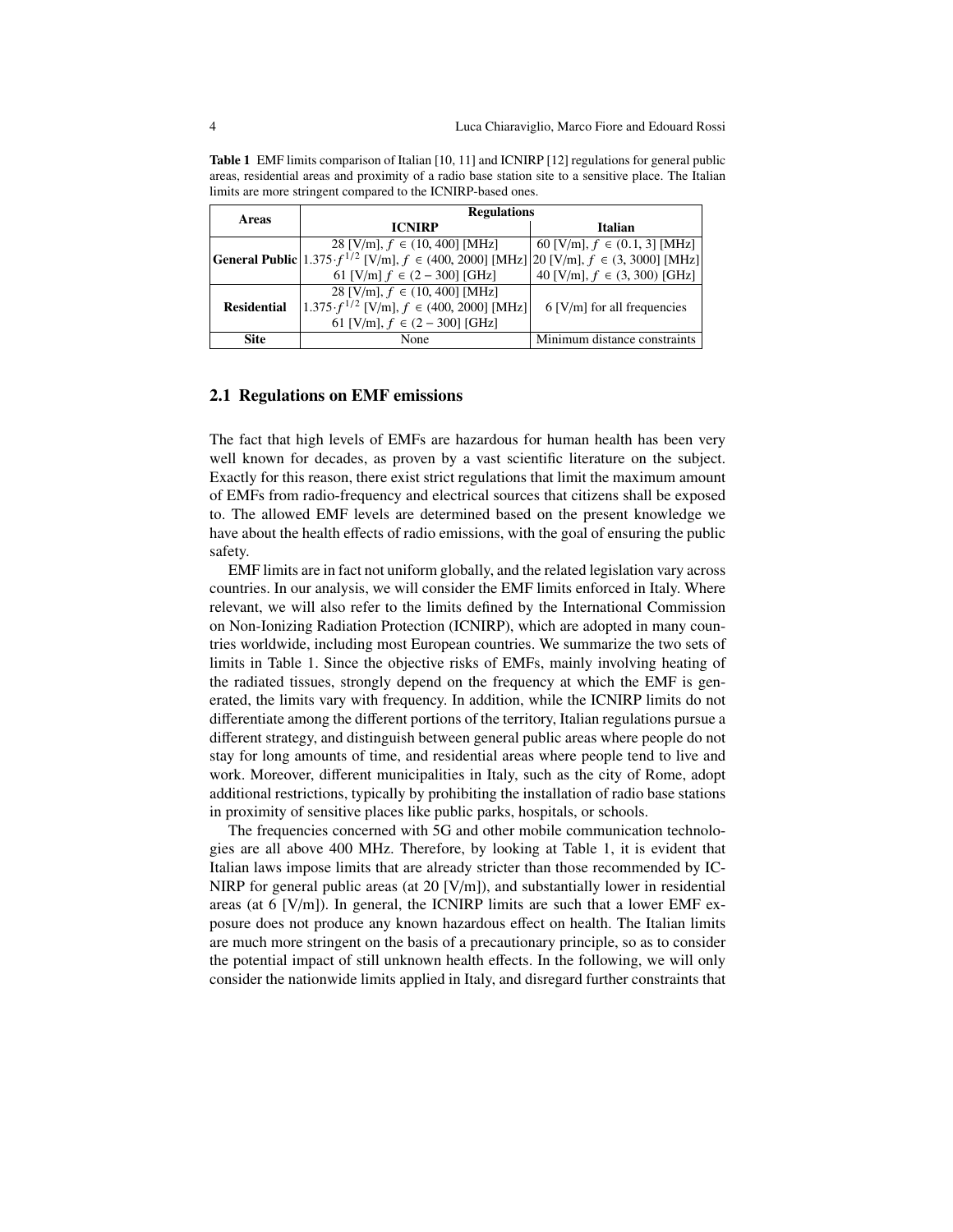Table 2 Tests performed in the NTP studies [7, 8], reporting the test name, the adopted frequency, the values of EMFs measured during each test, the average EMF over 24 hours, the positioning of the EMF and the 24-hour EMF with respect to the Italian limits.

| Test |                                                                     |  |                      | Frequency   Test EMF   24h EMF   EMF $\geq$ 20 [V/m] limit?   24h EMF $\geq$ 6 [V/m] limit? |
|------|---------------------------------------------------------------------|--|----------------------|---------------------------------------------------------------------------------------------|
|      | GSM High 900 [MHz] 291 [V/m] 111 [V/m]                              |  | Yes, 15 times higher | Yes, 19 times higher                                                                        |
|      | GSM Med   900 [MHz] $\sqrt{206}$ [V/m] $\sqrt{78}$ [V/m] $\sqrt{ }$ |  | Yes, 10 times higher | Yes, 13 times higher                                                                        |
|      | GSM Low   900 [MHz] $ 147$ [V/m]   56 [V/m]                         |  | Yes, 7 times higher  | Yes, 9 times higher                                                                         |
|      | GSM High 1900 [MHz] 257 [V/m] 98 [V/m]                              |  | Yes, 13 times higher | Yes, 16 times higher                                                                        |
|      | GSM Med   1900 [MHz]   178 [V/m]   68 [V/m]                         |  | Yes, 9 times higher  | Yes, 11 times higher                                                                        |
|      | $\sqrt{ \text{GSM Low} }$ 1900 [MHz] 126 [V/m] 48 [V/m]             |  | Yes, 6 times higher  | Yes, 8 times higher                                                                         |

may be imposed by local administrations. These are highly heterogeneous, hence too involved to discuss –although their application may further reduce the EMF exposure of inhabitants due to radio base station emissions.

It is also important to mention that the EMFs values to be compared against a limit are computed in a different way by two models. In both cases, these values are computed as an average of the EMFs measured over a time interval of a fixed duration. However, the ICNIRP limits consider an averaging interval of 6 [minutes] (currently under revision, with proposals to increase the interval up to 30 minutes), whereas the Italian limits are enforced on an average EMF computed over 24 hours for residential areas and over 6 minutes for general public areas, respectively. Therefore, when analyzing the EMF levels reported by different studies in the literature, we will apply suitable scaling factors to align them with the EMF measurement conditions prescribed by law. For instance, an EMF measured at a specific location of 10 [V/m] over 18 hours plus 0 [V/m] over the 6 subsequent hours correspond to an average EMF of 7.5  $[V/m]$  over 24 hours. This last value is the one that must be used to verify adherence to the limits set by the relevant Italian laws.

### 2.2 A review of the NTP studies

As mentioned before two studies carried out by NTP showed a higher emergence of heart tumors in male rats exposed to EMF similar to those generated by 2G and 3G radio base stations [7, 8]. Table 2 summarizes the settings of the experiments reported in the NTP studies. The table details: the test name, the operating frequency, the EMF exposure of patients considered in the experiments (computed as the average EMF over the different chambers used in the test), the 24-hour average EMF,<sup>1</sup> the comparison of the EMFs against the Italian limit of 20 [V/m] for general public areas, and the comparison of the 24-hour EMF against the Italian limit of 6 [V/m] for residential areas. Based on the table, several considerations are in order.

<sup>1</sup> We assume that the average EMFs reported in [7, 8] are computed from the EMF values recorded during the exposure window (which is set to 9 hours and 10 minutes per day). Therefore, the 24hour average EMF is scaled by  $\frac{9[\text{hour}][10[\text{minutes}]}{24[\text{hours}]}$  times the value of EMF reported in the NTP studies. This is a conservative assumption to compare the 24-hour EMF against the 6 [V/m] Italian limit.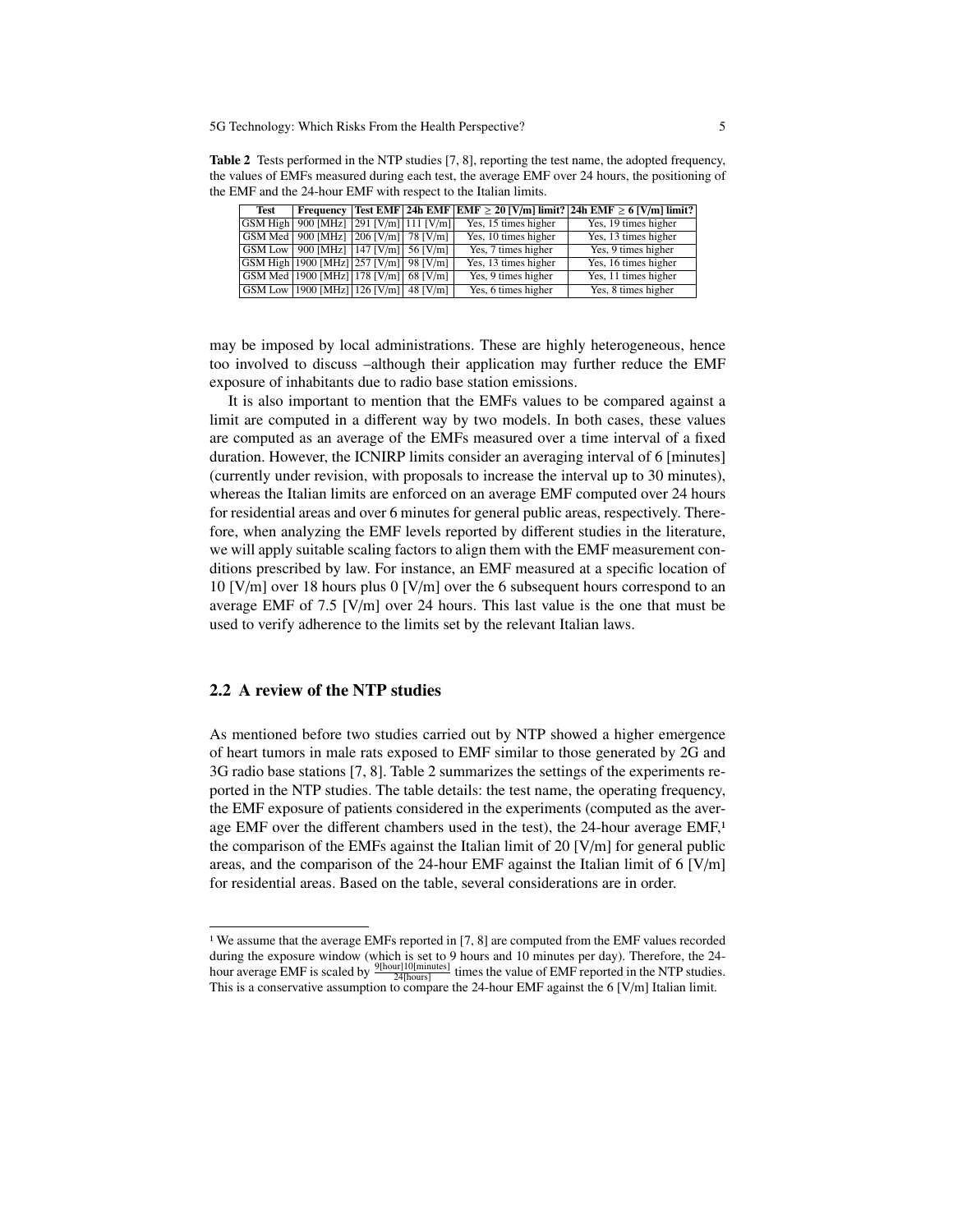First, the technology taken into account in both studies is the GSM one<sup>2</sup>, which was part of second generation (2G) mobile networks. Newer generations of radio base stations (implementing 3G, 4G and the forthcoming 5G networks) are demonstrably more effective than 2G base stations in reducing the radiated power, and consequently their induced EMF levels. Therefore, the outcome of both studies is not representative of 3G, 4G or 5G technologies, but just of higher-radiating 2G base stations whose usage is today generally limited in developed countries.

Second, the EMF exposure levels in both studies are inflated at values that are orders of magnitude higher than the EMF levels measured in proximity to users from cellular networks under operation, as shown, *e.g.*, by the recent survey of Sagar *et al.* [6]. Actually, both NTP studies place the 2G radio base station very close to the radiated animals, at a few meters of distance. Instead, in operational networks, the closest base stations are typically tens or hundreds of meters away from the user, as they are placed on top of poles and above rooftops of soaring buildings. Moreover, the zone in proximity to the base station is generally also made not accessible to the public. This makes the exposure conditions assumed by the NTP studies unrealistic from an engineering viewpoint.

Third, the aforementioned settings adopted by NTP result in EMF levels that are largely beyond the Italian EMF limits, *i.e.*, between 6 and 15 times higher than the general public area limit of 20 [V/m], and between 8 and 19 times higher than the residential area limit of 6 [V/m]. In fact, such EMF levels are well above the international limits defined by ICNIRP, *i.e.*, 41.25 [V/m] for the 900 [MHz] band and 59.93 [V/m] for the 1900 [MHz] band, respectively. As a result, the conditions reproduced in these experiments are not encountered in an operational network in Italy or Europe. In fact, the levels of EMFs considered in the studies are so high that they would even trigger tissue heating effects.

Fourth, as also reported by a note of ICNIRP [13], the NTP measured a survival rate of male rats not exposed to any source of EMF significantly lower than the ones exposed to EMFs, for all the tests. This issue may have also introduced a bias in the presented results, as the different lifespan of rats may have impacted the tumor emergence probability.

Based on the previous observations, we conclude that the NTP studies [7, 8] do not report any evidence of carcinogenicity if the EMFs generated by the radio base stations are below the limits imposed by the Italian law or recommended by ICNIRP. We remark that such limits are enforced for all cellular network technologies under operation, including the forthcoming 5G ones.

### 2.3 A review of the Ramazzini Institute study

The study of the Ramazzini Institute reports a higher incidence of brain and heart tumors in rats exposed to EMF generated by a radio base station [9]. Table 3 illus-

<sup>2</sup> The NTP studies cover also CDMA-based 2G radio base stations, for which similar conclusions hold, and not reported here for the sake of brevity.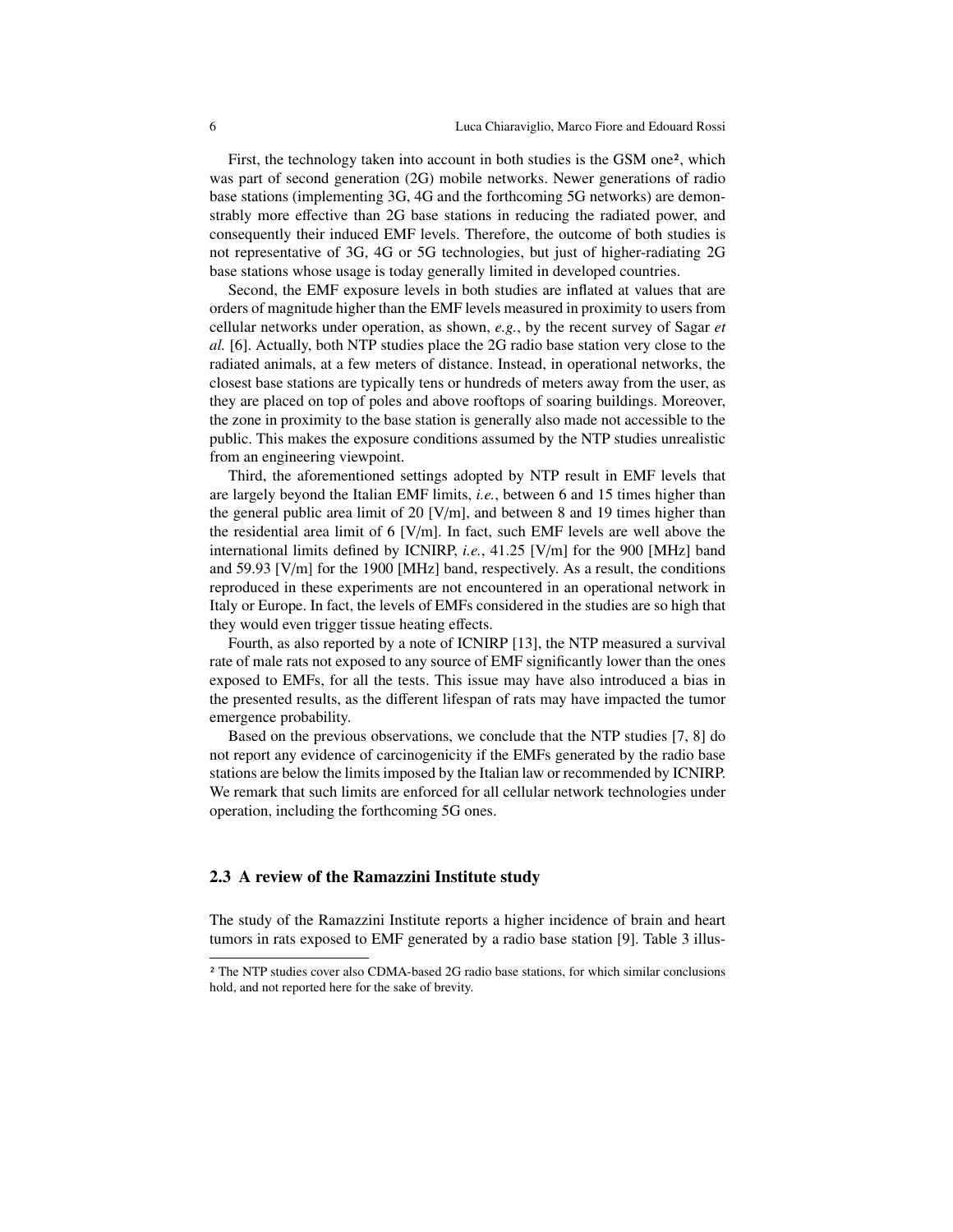Table 3 Tests performed in the study of the Ramazzini Institute [9], reporting the test name, the adopted frequency, the values of EMFs measured during each test, the average EMF over 24 hours, the positioning of the EMF and the 24-hour EMF with respect to the Italian limits.

| Test |                                                                                                        |  |                     | <b>Frequency</b>   Test EMF   24h EMF   EMF $\geq 20$ [V/m] limit?   24h EMF $\geq 6$ [V/m] limit? |
|------|--------------------------------------------------------------------------------------------------------|--|---------------------|----------------------------------------------------------------------------------------------------|
|      | $\text{GSM 5}$   1800 [MHz]   5 [V/m]   4 [V/m]                                                        |  | Nο                  | Nο                                                                                                 |
|      | $\overline{ \text{GSM }25 1800 \text{MHz} }$ 25 $\overline{ \text{V/m} }$ 20 $\overline{ \text{V/m} }$ |  | Yes, 1.3 higher     | Yes, 3 times higher                                                                                |
|      | GSM 50 1800 [MHz] 50 [V/m] 40 [V/m] $\vert$                                                            |  | Yes, 3 times higher | Yes, 8 times higher                                                                                |

trates the settings of the tests performed by the Ramazzini Institute, by detailing: the test name, the considered frequency, the rat EMF exposure measured during the experiment, the 24-hour average EMF,<sup>3</sup> and the positioning of such EMF with respect to the Italian limit of 20 [V/m] for general public areas and of 6 [V/m] for residential areas.

In fact, the study found a statistically significant increase of one disease (*i.e.*, the Intramural Schwannoma) only for male rats exposed to an EMF of 50 [V/m], labelled as test GSM 50 in the table. In addition, no statistically significant increase of diseases has been found for female rats, as well as when the male and female subsets are considered together, for the same test. By analyzing the values reported in Tab 3, we can note that the test GSM 50 considers exposure levels that are largely beyond the maximum EMF limits alowed in Italy. More precisely, the EMFs in this test are 3 times higher than the general public limit and 8 times higher than the residential area limit. All the other tests, considering lower EMFs (namely test GSM 5 and test GSM 25), did not find any evidence of health risks associated to the EMF emissions by the radio base station.

In all cases, similarly to the NTP studies, these tests were conducted in conditions not applicable to users served by a real-world modern cellular networks. These include (*i*) rats being placed at a very short distance of a few meters from the radio base station, (*ii*) the adoption of an outdated and power-inefficient technology, i.e., the 2G one. We believe that such settings severely limit the generalization of the results to base stations deployed in cities in developed countries, which are generally located far from the users and radiate a lower EMF compared to 2G.

In the light of these considerations, we conclude that, also in the case of the Ramazzini Institute study [9], there is no proof of carcinogenicity of the EMFs generated by radio base stations that operated within the Italian limits.

### 2.4 Comment on the IARC classification

As reported by a dedicated note of ICNIRP [13] and outlined above, the studies from NTP and the Ramazzini Institute have limitations that do not allow substantiating the carcinogenicity of radio-frequency EMFs generated by radio base stations. Con-

<sup>&</sup>lt;sup>3</sup> The 24-hour average EMF is computed by scaling the EMF imposed during the experiment (i.e., 5 [V/m], 25 [V/m], 50 [V/m]) by the factor  $\frac{19 \text{ [hours]}}{24 \text{ [hours]}}$ , since the experiment duration of [9] is set to 19 [hours] per day.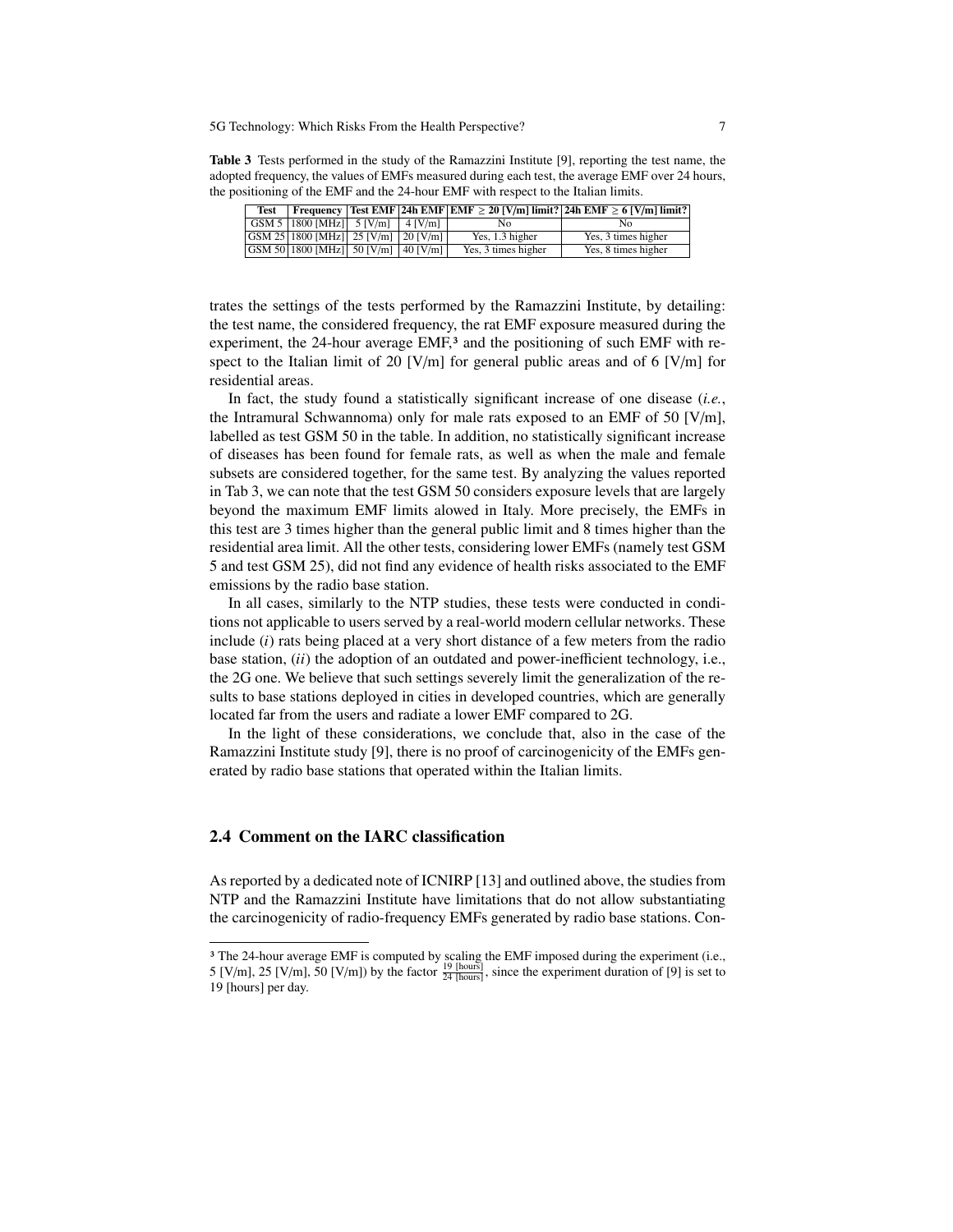sequently, it is not expected that the IARC will change the classification of EMFs from possibly carcinogenic (level 2B) to probably carcinogenic (level 2A).

In any case, we remind that, even for carcinogens at the maximum level (level 1), the dose plays a crucial role in determining the carcinogenicity of the substance/mixture/exposure. For example, a low dose of a carcinogen may have no impact on health. So far, there are no evidences that exposure to EMFs generated by radio base stations under realistic conditions (*e.g.*, distance from the radio base station in the order of dozen meters and more) and received EMFs below the Italian EMF limits are hazardous for the public health.

# 3 Allegation II: 5G will bring an uncontrolled proliferation of radio base stations and EMF levels

A second dispute related to health risks of 5G is that the deployment of this technology over the territory will result in an uncontrolled proliferation of 5G radio base stations and consequently of EMF levels. This allegation is somehow linked to speculations that the Italian EMF limits will be increased from the current 6  $[V/m]$ limit to 61 [V/m] defined (for the 2-300 GHz band) by ICNIRP, in order to ease the installation of such a large number of new radio base stations.

We first consider the impact of deploying a large number of radio base stations in a portion of territory to formally demonstrate that, contrary to a common belief, this condition allows to steadily reduce the transmitted power of each base station, compared to the case in which few base stations are installed. In addition, we show with a simple numerical example that the average power radiated over the territory is not increased when the number of base stations is increased.

Let us assume a simple scenario, where the goal of the operator is to ensure that the power received from a radio base station in any served portion of the territory is above a minimum level, which is needed, *e.g.*, to guarantee the connectivity to users. Let us formally denote the received power and the minimum power level as  $P^R$  and  $P_{\text{min}}^R$ , respectively. In our scenario, the operator has to ensure that  $P^R \ge P_{\text{min}}^R$ over the whole target geographical region. The received power  $P<sup>R</sup>$  depends on the power emitted by each radio base station, denoted as *P* <sup>E</sup> . In order to compute *P* R from  $P^E$ , we need to consider the attenuation affecting the electromagnetic wave that traverses the air on the path between the radio base station and the portion of territory served by the base station. More formally, we need a propagation model that defines how  $P^E$  is reduced with distance, and use that to retrieve  $P^R$ . In our illustrative example, and for the sake of clarity, we will consider a simplistic model where the emitted power is scaled by the distance *d* from the serving base station, where the emitted power is scaled by the distance *a* from the serving base station,<br>elevated to a path loss exponent  $\gamma$ .<sup>4</sup> The relationship between  $P^R$  and  $P^E$  is then<br>expressed as: expressed as:

<sup>4</sup> More complex models integrate also other features, such as the antenna gain, the fading effect and the working frequency. These terms are intentionally omitted here, as they are not needed to prove our point.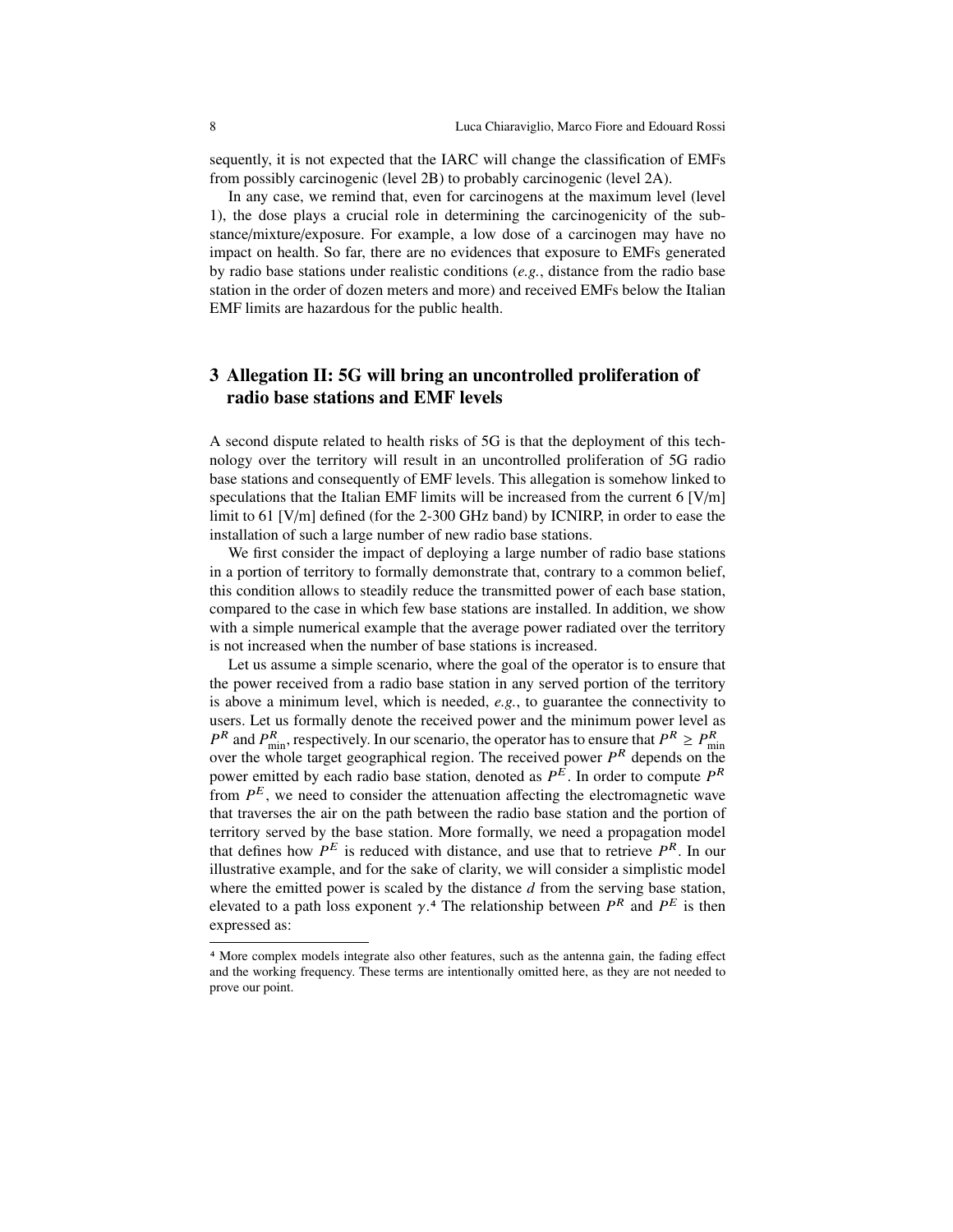$$
P^R = \frac{P^E}{d^{\gamma}}
$$
 (1)

The value of γ typically depends on the attenuation conditions (*e.g.*, line of sight or non line of sight with respect to the serving radio base station).

Under this model, the condition that the minimum power level  $P_{\text{min}}^R$  be received in each portion of the territory is equivalent to the following equation:

$$
\frac{P^E}{d_{\text{max}}^{\gamma}} = P_{\text{min}}^R \tag{2}
$$

where  $d_{\text{max}}$  is the maximum distance between a portion of territory served by a given radio base station and the serving base station. Intuitively,  $d_{\text{max}}$  represents the maximum coverage distance of one radio base station over a portion of the territory.

Now, let us consider two cases with a different number of radio base stations. In the first one, our portion of territory is served by a set of uniformly distributed radio base stations, with maximum coverage distance and emitted power denoted as  $d_{\text{max}}(1)$  and  $P^{E}(1)$ , respectively. In the second case, let us consider a set of uniformly distributed radio base stations, each of them with coverage distance  $d_{\text{max}}(2)$ and emitted power  $P^{E}(2)$ . Let us assume that the number of radio base stations in (2) is higher than in (1). Under this assumption, the maximum coverage distance  $d_{\text{max}}(2)$  is lower than  $d_{\text{max}}(1)$ , due to the fact that, with a larger number of radio base stations, each of them has to ensure a lower coverage radius to serve the portion of territory under consideration. Let us denote with *k* the ratio between  $d_{\text{max}}(1)$ and  $d_{\text{max}}(2)$ :

$$
k = \frac{d_{\text{max}}(1)}{d_{\text{max}}(2)}\tag{3}
$$

By applying Equation (2), we get:

$$
\frac{P^{E}(2)}{d_{\max}^{y}(2)} = P_{\min}^{R} = \frac{P^{E}(1)}{d_{\max}^{y}(1)}\tag{4}
$$

By considering the equivalence of the first and the third term and by adopting Equation (3) to express  $d_{\text{max}}(2) = \frac{d_{\text{max}}(1)}{k}$ , we get:

$$
\frac{k^{\gamma}P^{E}(2)}{d_{\max}^{\gamma}(1)} = \frac{P^{E}(1)}{d_{\max}^{\gamma}(1)}
$$
(5)

which can be simplified to:

$$
P^{E}(2) = \frac{P^{E}(1)}{k^{\gamma}}
$$
\n<sup>(6)</sup>

The previous condition states that, when the number of base stations is increased (case (2) compared to case (1)), the emitted power from each base station is reduced by a factor  $k^{\gamma}$ . For example, if we consider  $\gamma = 2$  (a common setting in the literature in case of free space propagation), a circle portion of territory and circle coverage in case of free space propagation), a circle portion of territory, and circle coverage provided by the radio base stations, it holds that  $k = 4$  when passing from one radio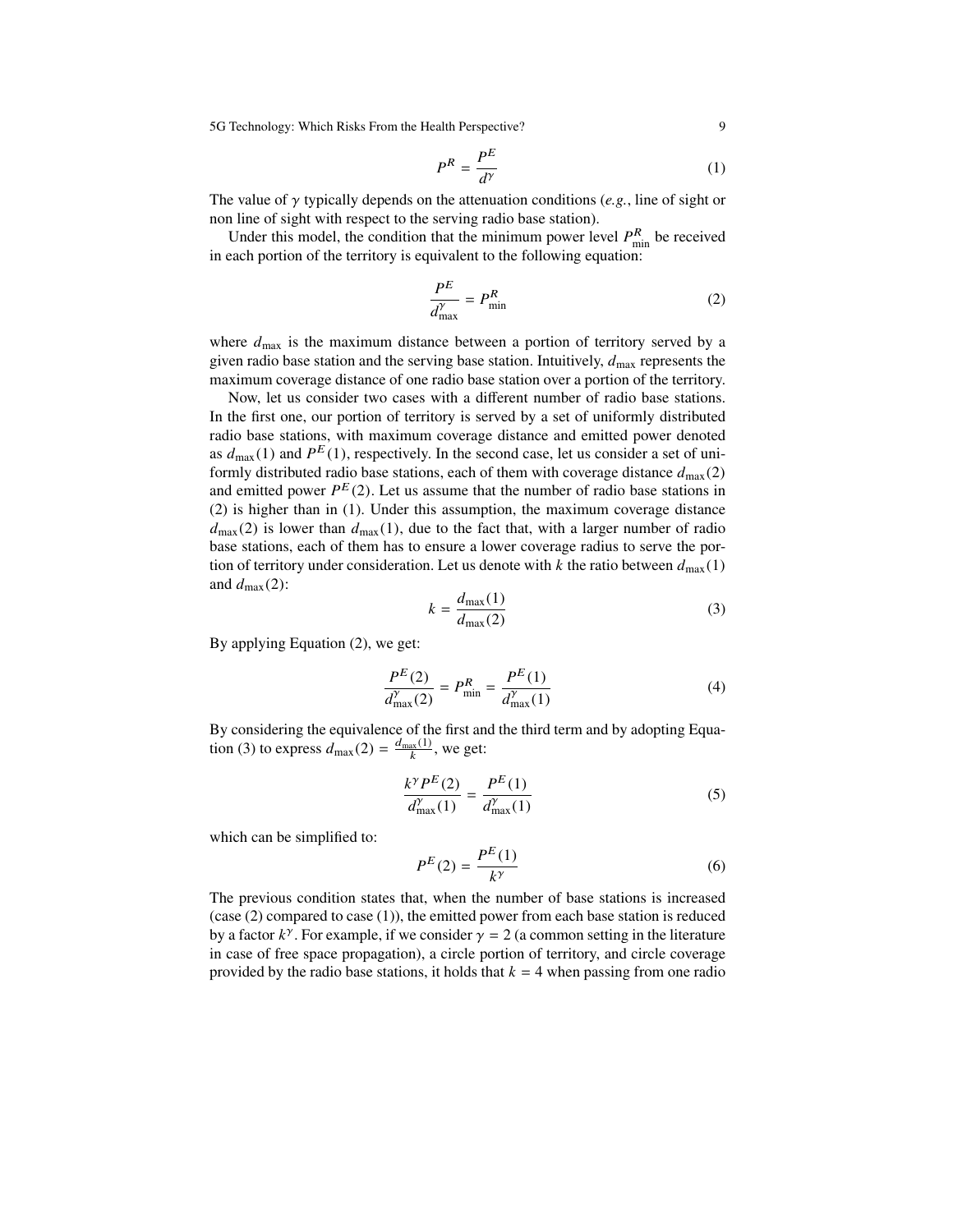10 Luca Chiaraviglio, Marco Fiore and Edouard Rossi



Fig. 1 Power radiated over the territory for different number of base stations - in dBm scale. A minimum power level of -90 [dBm] is ensured. The close-in propagation model of [14] with a 5G base station frequency of 3700 [MHz] is adopted. The power radiated by each base station is reduced when the number of base stations is increased (Figures best viewed in colors).

base station in deployment (1) to 16 radio base stations in deployment (2). Therefore, the emitted power of each radio base station in deployment (2) is reduced by  $k^{\gamma} = 16$  compared to deployment (1). This is beneficial for the received power  $P^R$ over the territory, which tends to be better distributed and in general not increased in case (2) compared to case (1).

To give more insight, Figure 1 reports the power radiated over the territory for different numbers of deployed base stations, by assuming a minimum received power of −90 [dBm], a 5G base station frequency of 3700 [MHz], the close-in propagation model of [14] (which is more complex and realistic for 5G compared to a model solely based on distance),<sup>5</sup> an isotropic radiation pattern of each base station (uniform in all the directions), and coverage of each BS corresponding to a Voronoi tessellation (which is computed from the positions of the base station sites).

<sup>&</sup>lt;sup>5</sup> The shadowing component in the original model of [14] is not included in our work for the sake of simplicity.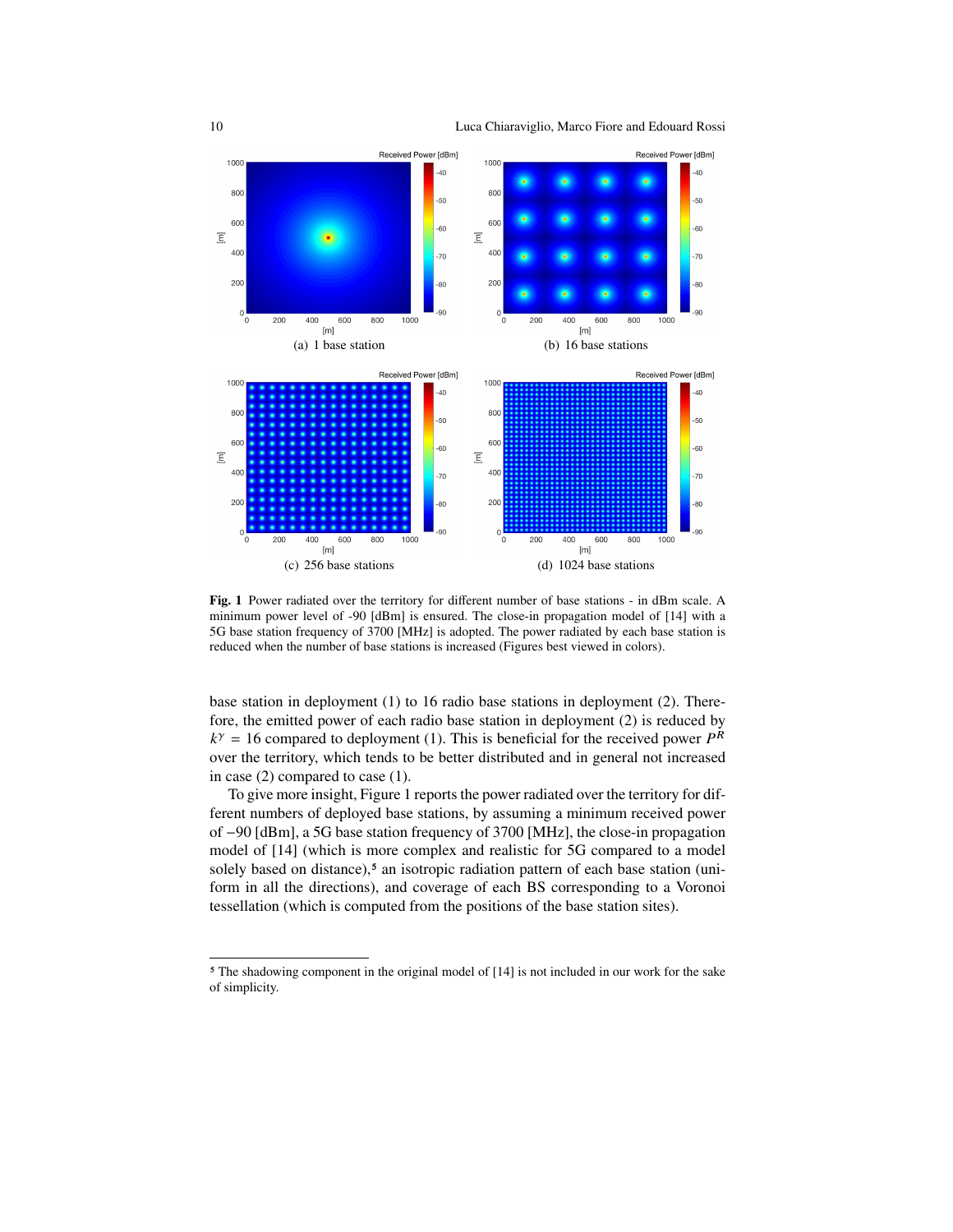In particular, when there is a single base station (Figure 1.(a)), the received power is clear higher than -90 [dBm] for a vast zone in the surroundings of the base station. Interestingly, as soon as the number of base stations is increased (Figures 1-  $(b), (c), (d)$ , it is possible to dramatically reduce the amount of power radiated by each base station, with a reduction of the zone where the received power is higher than −90 [dBm]. These outcomes are in accordance with the model presented in Equation (1)-(6). In addition, we compute the average power radiated over the territory, which is equal to: i)  $-77.03$  [dBm] for 1 base station, ii)  $-77.76$  [dBm] for 16 base stations, iii) <sup>−</sup>79.26 [dBm] for 256 base stations, and iv) <sup>−</sup>80.17 [dBm] for 1024 base stations. Therefore, we can note that the average power (and consequently the EMF) radiated over the territory is not increased when the number of base stations deployed over the territory is increased.

Summarizing, we report evidences that adding more base stations to serve a territory does not introduce an increase in the received power (and consequently of the EMFs) compared to the case in which few base stations are installed.

Clearly, in order to support the 5G service, new radio base stations will be installed over the territory. The 5G network will be run in parallel to the 2G, 3G and 4G radio base stations that are already deployed over the territory. In addition, each of these technologies is supported by a set of operators. These facts, coupled also by the very strict regulations that are enforced in Italy, allow us to hypothesize that 5G will *not* result into a large proliferation of new radio base stations. This is especially true in urban areas, where most of the sites hosting base stations are already saturated, *i.e.*, it is not possible to install new radio base stations without violating the 6 [V/m] limit. In any case, however, the installation of the new 5G radio base stations will be done in accordance to the EMF regulations. As a result, the EMF radiated over the territory will be strictly controlled.

Finally, concerning potential relaxations of the 6 [V/m] EMF limits in Italy, we recall that there is not a single EMF limit in Italy: as reported in Table 1, the EMF regulations include multiple EMF limits, depending on the portion of territory under consideration and the adopted frequency. Anyway, we could not find any supporting evidence that the regulator will increase the 6 [V/m] limit for residential areas.

# 4 Allegation III: 5G radio base stations will exploit mm-Waves, which are dangerous

The third dispute brought to demonstrate the danger of 5G is that this technology will exploit new frequencies, called mm-Waves, which have not been used before and whose impact on the health is not known. In this regard, we recall that 5G will *not* use exclusively the mm-Wave frequencies. Table 4 reports the outcome of the 5G frequency auction that was completed in Italy in 2018: the frequencies in the 5G auction include sub-GHz (at 700 [MHz]), sub-6 GHz (at 3700 [MHz]) and mm-Wave (at 26 [GHz]). In particular, the 700 [MHz] and the 3700 [MHz] frequencies are close to frequencies already used by 2G/3G/4G networks under operation. Actu-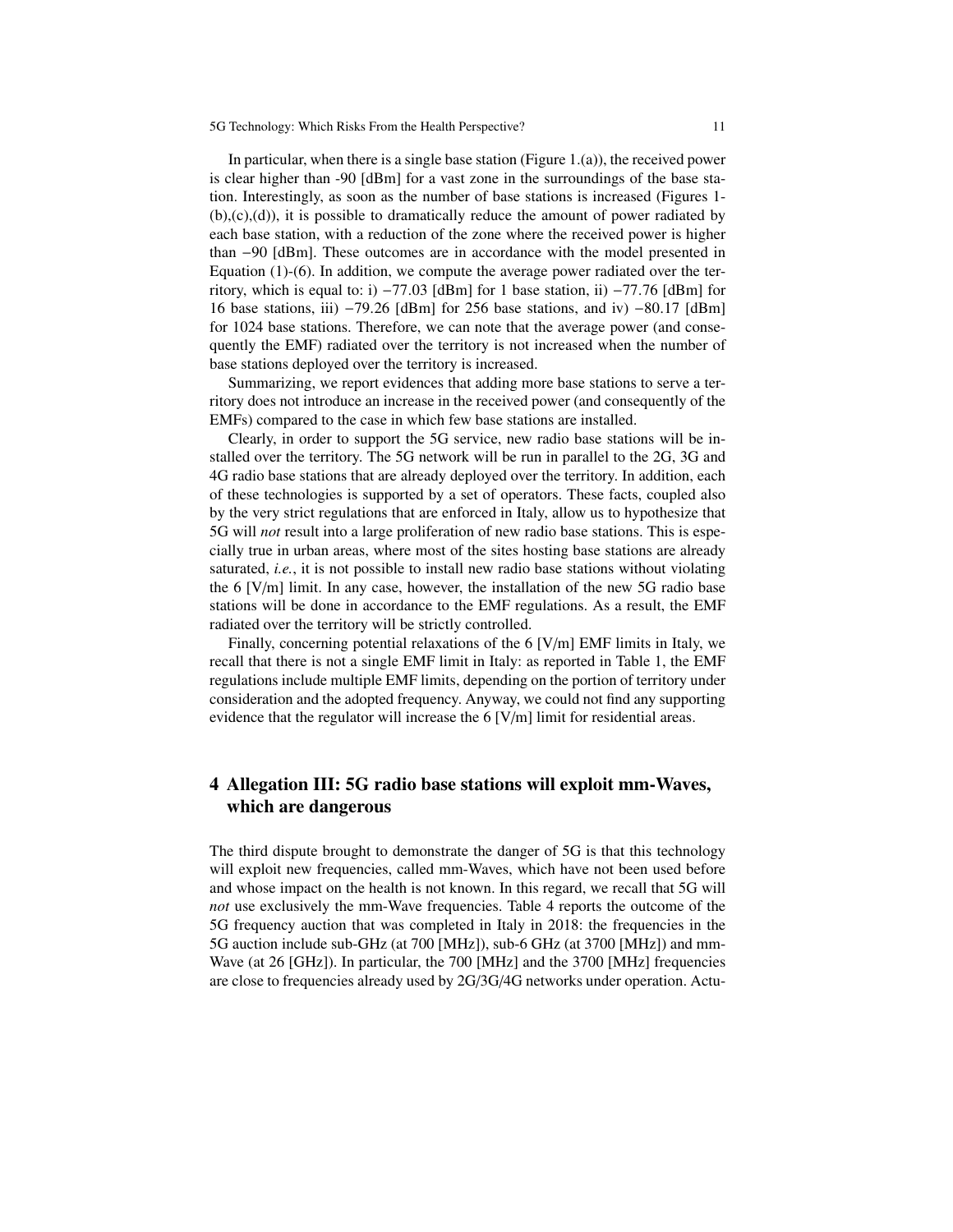Table 4 Outcome of the 5G frequency auction in Italy [15, 16]. The costs per MHz for the sub GHz and the sub 6 GHz frequencies are two orders of magnitude higher than the cost per MHz for mm-Wave frequencies.

| Tvpe    |                             |            |                 | <b>Frequency   Offered Band   Auction Base   Assigned Band   Final Cost   Cost per MHz</b> |                        |                   |
|---------|-----------------------------|------------|-----------------|--------------------------------------------------------------------------------------------|------------------------|-------------------|
|         | sub GHz $\mid$ 700 [MHz]    | 75 [MHz]   | $2110$ [M€]     | 60 [MHz]                                                                                   | $ 2039 $ [M€1]         | 34 [M€]           |
|         | $ sub 6 GHz 3700$ [MHz] $ $ | 200 [MHz]  | 396 [M€]        | 200 [MHz]                                                                                  | $ 4346 \text{ [M€1]} $ | 22 [M $\in$ ]     |
| mm-Wave | 26 [GHz]                    | 1000 [MHz] | 162 [ $M \in$ ] | 1000 [MHz]                                                                                 | 164 IM€1               | $0.16$ [M $\in$ ] |

#### **Cost per MHz [MEUR / MHz]**



Fig. 2 Cost per MHz in the 3400-3800 [Mhz] spectrum in different countries in the world. The Italian cost per MHz is the highest one.

ally, the 700 [MHz] was used by another technology - the TV broadcasting - which will dismiss such frequency by 2021.

In fact, mm-Wave frequencies will only accommodate communication for niche services in 5G, and most traffic (hence EMF emissions) will occurr on bands that are largely used by previous generations of mobile networks. Let us analyze in more detail the outcome of the auction reported in Tab 4. The table reports for each frequency: (*i*) the total bandwidth offered in the auction, (*ii*) the total auction base, (*iii*) the total bandwidth that have been assigned to the operators,  $(iv)$  the total costs for the operators at the end of the auction,  $(v)$  the ratio between  $(iv)$  and  $(iii)$  (called "cost per MHz"). Several considerations are in order. First, the auction base was clearly higher for the 700 [MHz] frequency compared to the other ones, despite the fact that this frequency includes the lowest portion of bandwidth. Second, the most expensive frequency at the end of the auction resulted in the 3700 [MHz], whose cost passed from 396 [M $\epsilon$ ] when the auction was opened to 4346 [M $\epsilon$ ] when the auction was closed. Third, not all the bandwidth available at the 700 [MHz] was bought by the operators. However, the final cost incurred in this frequency was in the same order of magnitude compared to the 3700 [MHz] frequency. Fourth, the operators bought all the bandwidth offered at 26 [GHz] (i.e., the mm-Wave). However, the final cost (164 [M $\in$ ]) was very close to the auction base (162 [M $\in$ ]). Fifth, the final costs per MHz resulted in 34 [M $\in$ ] and 22 [M $\in$ ] for 700 [MHz] and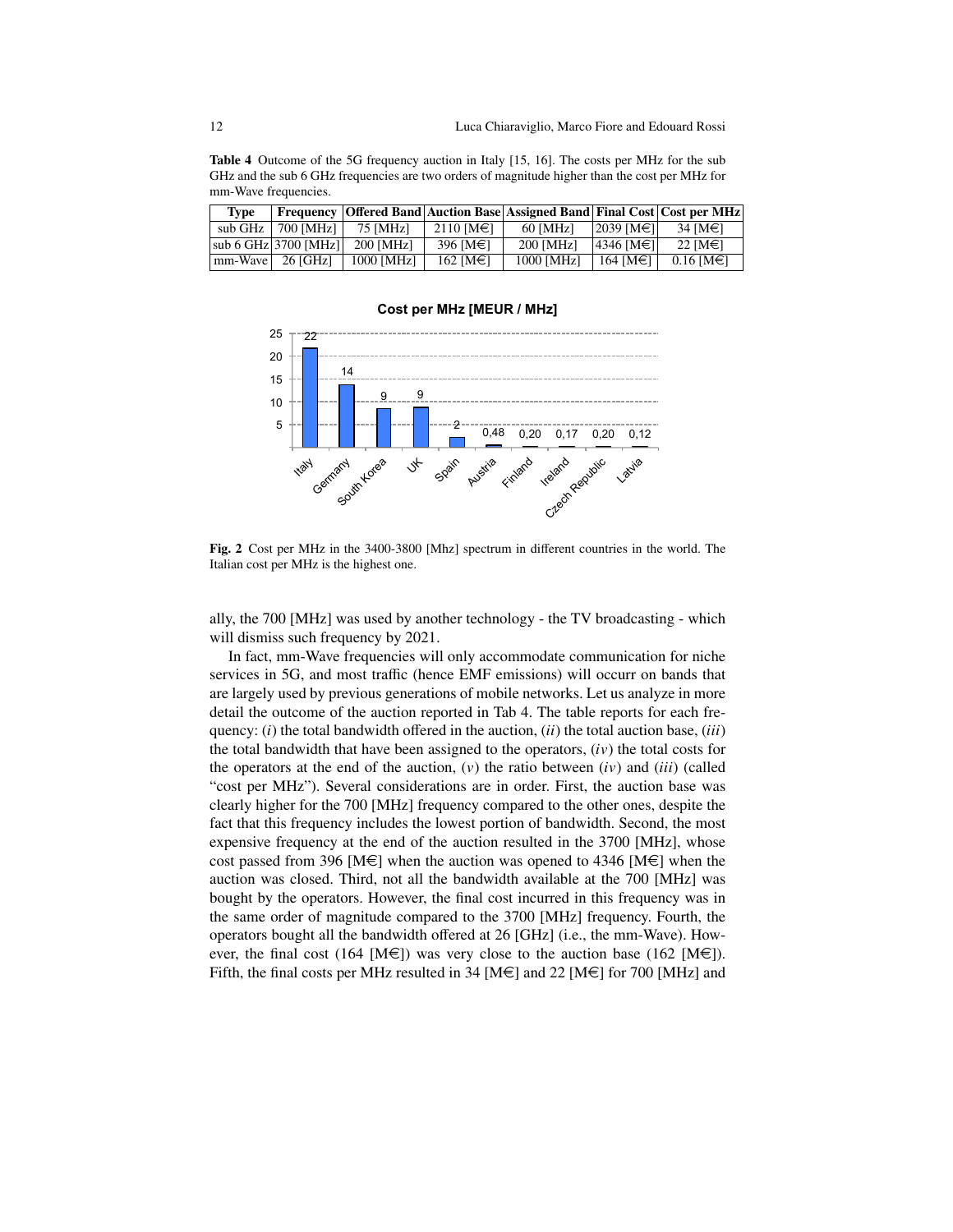3700 [MHz], respectively, and only 0.16 [M $\in$ ] for 26 [GHz]. By comparing the cost per MHz in the 3400-3800 [MHz] spectrum in different countries in the world (reported in Fig. 2), we can note that Italian operators have paid a cost per MHz much more higher compared to the one sustained in other countries (e.g., Germany, South Korea, UK, Spain).

It is thus clear that the largest investment of the operators for 5G was *not* on the mm-Waves, but on the 700 [MHz] and 3700 [MHz] frequencies. In particular, the 700 [MHz] frequency will allow to cover large portions of territory, while the 3700 [MHz] will bring a mixture of coverage and capacity. These two options appear to be the most promising ones for the operators compared to the 26 [GHz] frequency, which is instead tailored to the maximization of the capacity of users.

However, a natural question is then: Why are the operators not performing the same investment in the mm-Wave compared to the other frequencies? To answer this question, we need to remind that the government has imposed to the operators tight coverage constraints for the 700 [MHz] and 3700 [MHz] frequencies, while no coverage constraint is imposed on the 26 [GHz] frequency. In addition, mm-Waves are subject to very strong attenuation effects compared to lower frequencies. For example, mm-Waves are largely attenuated when passing through obstacles (*e.g.*, walls, buildings), resulting in poor signal levels (and consequently low capacity) in indoor environment. Therefore, we expect that the 5G technology will be realized mainly through the exploitation of the 700 [MHz] and 3700 [MHz] frequencies. In this scenario, the 26 [GHz] frequency will be exploited to cover selected portions of territory (not the whole one), where it will be possible to deploy, *e.g.*, small cells to limit the attenuation effects and bring high capacity to users.

Last but not least, we also remind that the potential impact of mm-Waves on health has been extensively studied in the past (see, *e.g.*, the survey by Zhadobov *et al.* [17]). Actually, the body scanners used in many airports in the world already use mm-Waves. Different studies were conducted to evaluate the impact of these waves on the health, as reported by the ICNIRP note [18]. Compared to lower frequencies, high levels of EMFs from the mm-Waves involve only heating of the skin and not of the inner tissues, due to the weak penetration properties of such frequencies [19]. However, the heating effects from mm-Waves are already excluded if the EMFs are below the maximum limits, which include all the frequencies up to 300 [GHz], and hence also the mm-Waves ones.

We can thus safely classify as *fake news* the fairly popular story of a storm of birds dying by flying in proximity of a mm-Wave 5G base station. By considering the power levels radiated by 5G base stations, which are in the range 100 [W]- 200 [W] of maximum power [20], and current EMF limits, which are already enforced for 5G base stations, we can easily conclude that the power levels at which the 5G radio base stations operate are several orders of magnitude below the ones capable of producing any heat effect on a bird flying in proximity of the base station.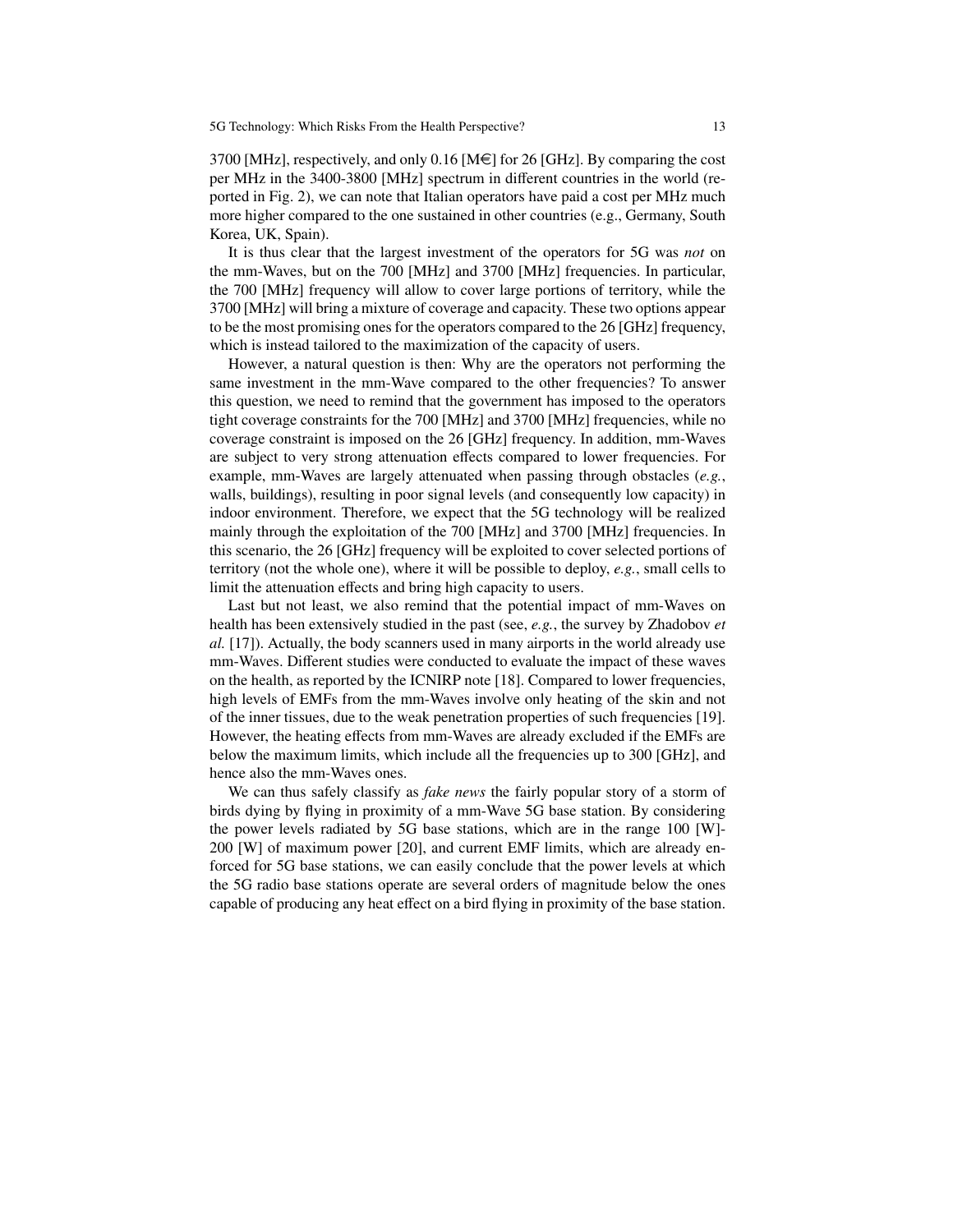# 5 Allegation IV: There is a lack of experimental studies regarding the emissions of 5G radio base stations

The fourth dispute states that there is a threat on the population's health since no experimental studies showing the emissions of 5G radio base stations are currently available. In this scenario, the citizens are seen as lab-rats exposed to untested EMF field levels, especially in the towns currently hosting the 5G experimental trials.

In order to discuss such claims, we need to explain how power is radiated from a radio base station over the territory. The pre-5G technologies typically employ antennas which were sectorized to cover portions of territory falling inside a cone of radiated power, which starts from the base station site. The amplitude of the cone (for both its horizontal and the vertical components) depends on the technology as well as on the features of the antenna that is deployed. The 4G technology (in its latest revisions) integrates the possibility of placing more antennas working in coordination to serve the same portion of territory. Such technique, called Multiple-Input Multiple-Output (MIMO) (and deeply analyzed in subsequent Chapters of this book) allows an increase in the capacity provided to the users. Focusing now on the 5G, the antennas adopted by this technology will employ the MIMO communication, coupled with the possibility to concentrate beams of power over the territory, in order to increase the offered capacity in the zones where the users are actually located. Compared to the previous generations, therefore, the radiated power over the territory will be less uniform, as it will be varied over space and time.

However, it is expected that such smart antennas will be realized mainly for radio base stations running on the 26 [GHz] and the 3700 [MHz] frequencies (*i.e.*, those guaranteeing medium and large capacity). Given that such radio base stations are already being deployed on the territory (especially the ones on 3700 [MHz], see, *e.g.*, [21] for the network deployed in the city of Bologna), the Italian regional environmental protection agency (ARPA) is currently authorizing the installation of such radio base stations by simulating their EMFs under very conservative conditions (*e.g.*, maximum radiation pattern over all the directions) [20]. This choice provides safety to the population, since the actual EMF levels are in general lower than the ones assumed during the authorization phase. However, we also advocate the need to include in the Italian regulations exact procedures describing how to perform EMF value calculations to meet the limits for 5G radio base stations. Finally, as soon as the 5G network will become operative in Italy, we expect that measurements of EMFs generated by 5G base station equipment will be made publicly available by ARPA, as normally happens nowadays for other generations of mobile networks [22].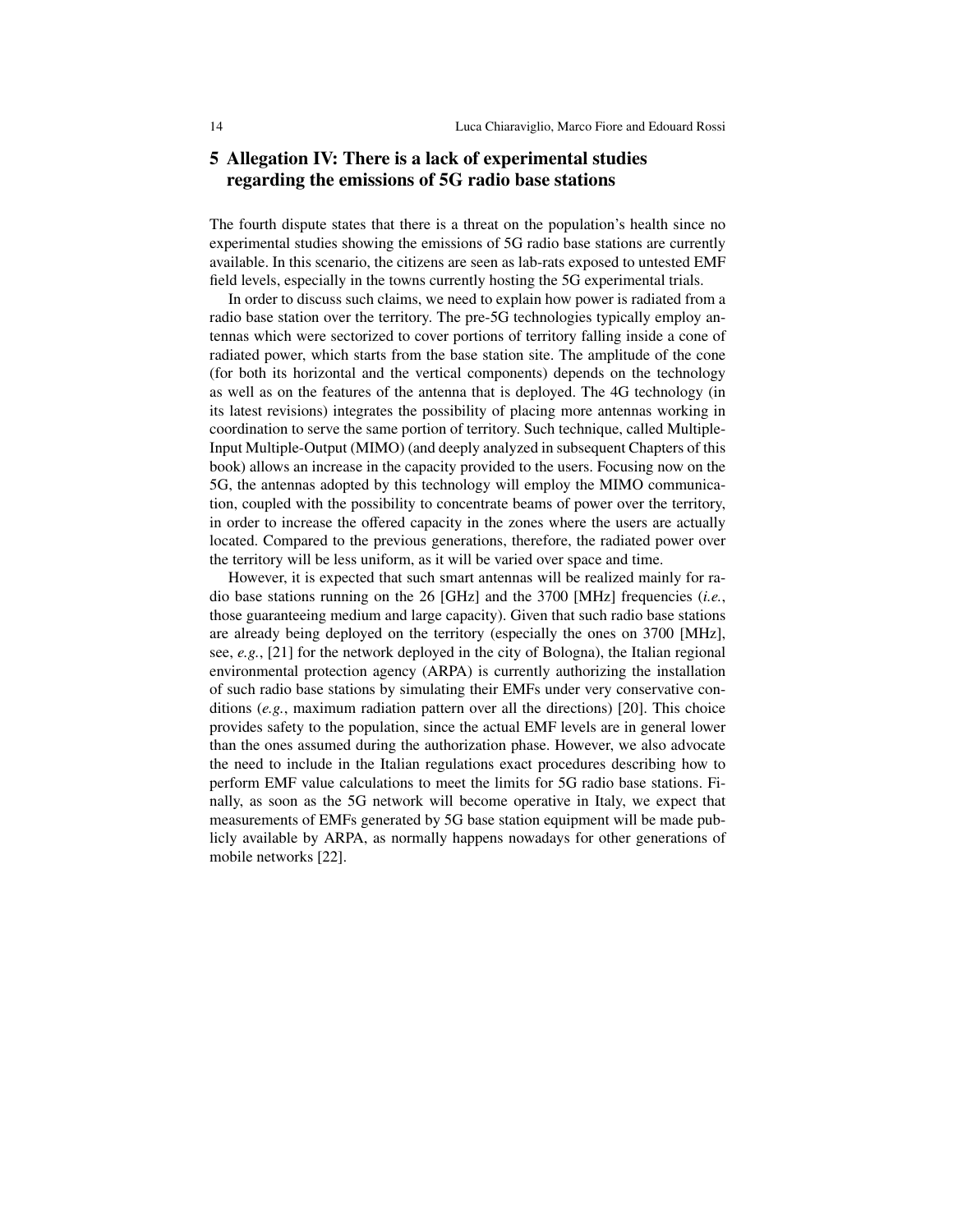Table 5 Range and measured frequencies by two probes used to perform wideband measurements. These probes can be used to measure the EMFs generated by 5G radio base stations.

|  | Type Frequency Range | <b>EMF</b> Range | <b>Sensitivity Measurable 5G Frequencies</b>                                                  |
|--|----------------------|------------------|-----------------------------------------------------------------------------------------------|
|  |                      |                  | $A$ [23] 100 [kHz] - 8 [GHz] $0.2$ [V/m] - 130 [V/m] $0.2$ [V/m] 700 [MHz], 3700 [MHz]        |
|  |                      |                  | B [24] 20 [MHz] - 40 [GHz]   1 [V/m] - 1000 [V/m]   1 [V/m]   700 [MHz], 3700 [MHz], 26 [GHz] |

# 6 Allegation V: It is impossible to measure the EMF levels of 5G radio base stations

The last dispute is that, since this technology will be run on new frequencies and will involve novel technology features (*e.g.*, MIMO and beamforming), it is not possible to realistically measure the EMF generated by a 5G radio base station.

We start by recalling some basics on the measurement of the EMF generated by a radio base station. First of all, EMF measurements performed with the many applications available for smartphones are to be considered unreliable, since end terminals have a very limited capability to assess physical layer properties in general and EMF levels in particular. Proper EMF measurements from radio base stations must be told apart into (*i*) measurements performed over a range of frequencies, called wideband measurements, and (*ii*) measurements performed on a specific frequency (excluding the other ones), which are typically referred to as narrowband (or selective) measurements. The choice of measurement approach (narrowband or wideband) severely impacts the type of equipment that has to be employed. For example, narrowband measurements typically require spectrum analyzers, while wideband measurements generally adopt less complex devices, *i.e.*, an EMF meter unit and an EMF probe. However, in both cases, the measurements need to be performed by qualified personnel, as these devices are not conceived to be used by the general public.

In the remaining of this section, we will assume to perform wideband measurements of 5G radio base stations (although narrowband measurements are being performed by ARPA, see, *e.g.*, [20]). In this scenario, Table 5 reports the type of probes currently sold by a producer of EMF meters and EMF probes. The table reports also for each type of probe the measurable frequency range, the minimum EMF sensitivity, the measurable EMF range, and the measurable 5G frequencies. Interestingly, the probes that are actually on sale are already compatible with the frequencies of 5G radio base stations. For example, the first probe is able to measure all the EMFs generated over the range 100 [kHz] - 8 [GHz] (thus including both the 700 [Mhz] and the 3700 [Mhz] 5G frequencies), while the second probe is able to extend the range up to 40 [GHz], which is well above the maximum 5G frequency of 26 [GHz] in use in Italy. Clearly, we expect that the minimum sensitivity will be improved in the near future  $(e.g., the second probe has a minimum sensitivity of 1 [V/m])$ .

Focusing then on the impact of MIMO and beamforming on the measurements of EMFs, these features introduce a variation of the received EMF over space and over time components. The fact that the EMFs vary over time is not new, as current 4G networks already perform a time-variant scaling of the radiated power, in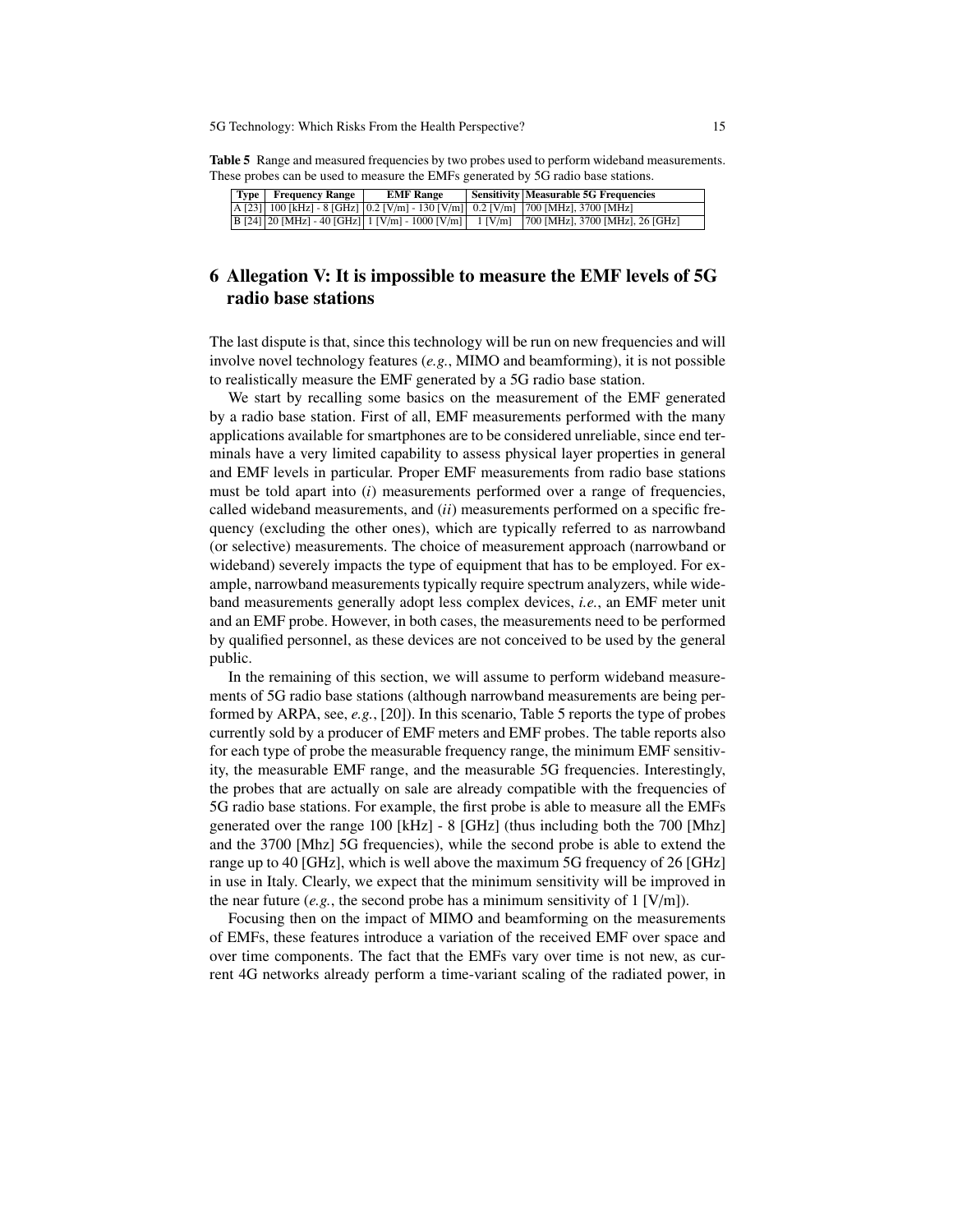accordance to the traffic requested by users. The element of novelty is that in 5G the positioning of the radiating beams will be not known a-priori, as these beams may be used, e.g. to follow a user or a set users moving over the territory. Such features introduce an additional level of complexity in measuring the EMF radiated by a 5G base station, as the EMF measured in one point is impacted by the presence or the absence of beams focused on the measurement point during the measurement interval. For this reason, we expect that the regulators will introduce in the near future specific guidelines on how to measure the EMFs generated by the 5G radio base stations. For example, one way to face the unpredictability of EMF variations would be to employ a large set of EMF meters, by performing the measurements in parallel over the coverage area of the 5G base station under consideration. Clearly, such measurements should be repeated over time, in order to track the time-variability of the beams. Eventually, a second solution (currently requested by ARPA to different operators [20]) is to force the operator to generate beams that are fixed and are oriented towards the measurement locations.

## 7 Conclusions and Future Works

In this chapter, we discussed five main allegations regarding the potential health effects due to the EMFs generated by 5G radio base stations. By reviewing the relevant scientific documentations, we could not find evidences of carcinogenicity associated with an EMF exposure below the limits set by the applicable Italian laws. In addition, we clarified that an increase in the number of 5G radio base stations would only allow to steadily decrease the power (and consequently the EMFs) generated by each base station, while preserving the received signal strength (hence quality of communication) over the territory. In all cases, given the current regulations on EMF limits and the presence of pre-5G sites, we do not expect that 5G will bring to a huge proliferation of new radio base stations.

We have also shed light on the potential danger of mm-Waves, by: (*i*) providing evidence that 5G will be mainly based on frequencies that do not belong to the mm-Waves class; and, (*ii*) reporting the absence of scientific works that demonstrate health effects associated with an EMF exposure from mm-Waves below the limits. Also, the presumed lack of experimental studies of EMF emissions from 5G radio base stations does not seem factual, since it is possible to take into account the new features brought by 5G during the authorization and measurement steps.

While our work allows to conclude that most of the disputes against 5G radio base stations are not supported by scientific evidence, we would like to conclude our discussion by stressing the importance of continuing medical and clinical research. This is needed to evaluate any potential health impact of low EMFs generated by all devices, including the ones in close proximity to users, *e.g.*, 5G smartphones, tablets and laptops.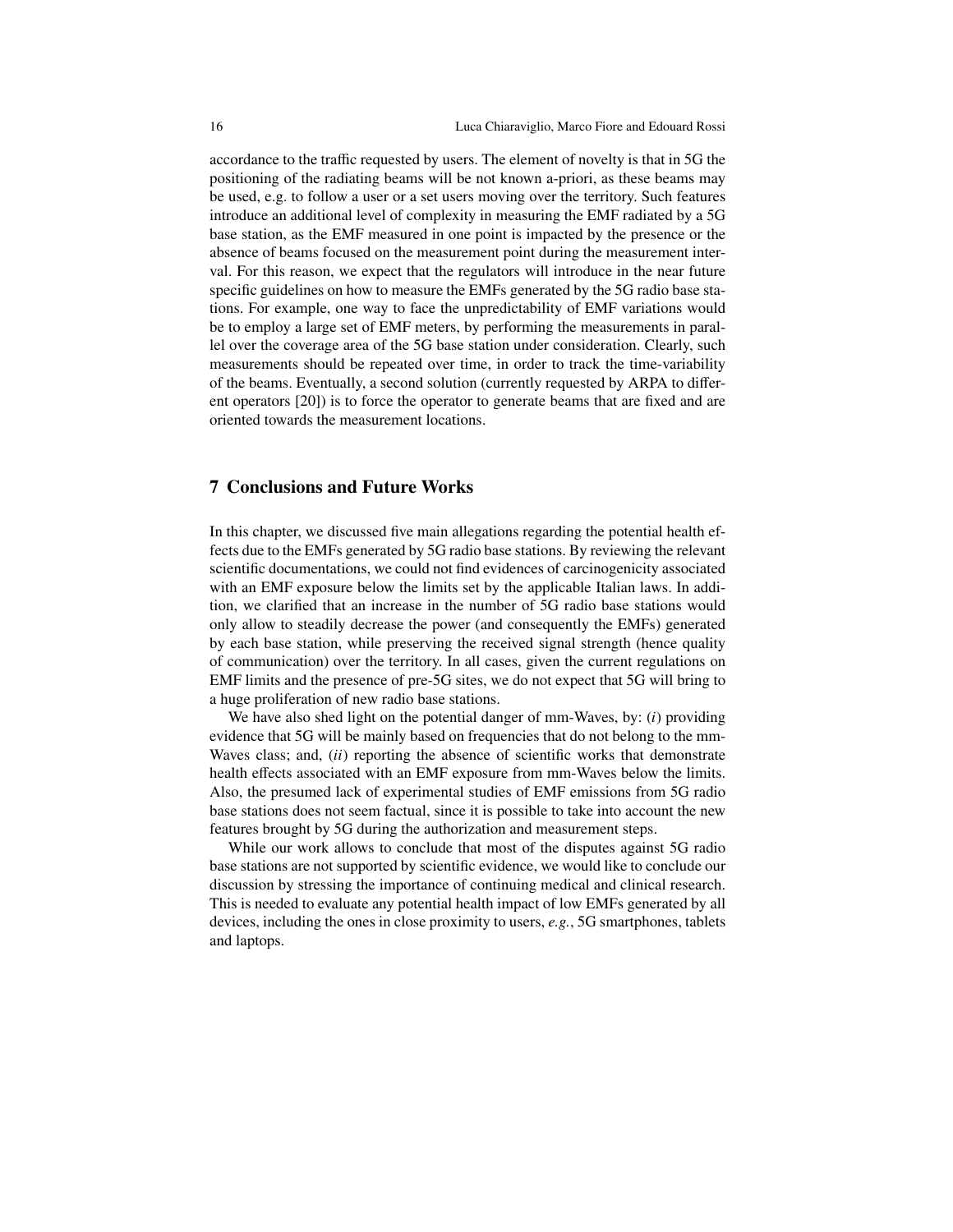### References

- 1. *Electricity Sparks Fears in 1900?* Available at http://www.seacoastnh.com/ electricity-sparks-fears-in-1900/, last accessed on 24th October 2019.
- 2. *Celine Fremault Tweet: "I will not allow the people of Brussels to be transformed into guinea pigs: no raising of standards until I have the guarantee that these antennas comply with them."*. Available at https://twitter.com/i/web/status/1112707642051514370, last accessed on 29th October 2019.
- 3. R. Baan, Y. Grosse, B. Lauby-Secretan, F. El Ghissassi, V. Bouvard, L. Benbrahim-Tallaa, N. Guha, F. Islami, L. Galichet, and K. Straif, "Carcinogenicity of radiofrequency electromagnetic fields," *The lancet oncology*, vol. 12, no. 7, pp. 624–626, 2011.
- 4. W. Joseph, P. Frei, M. Roösli, G. Thuróczy, P. Gajsek, T. Trcek, J. Bolte, G. Vermeeren, E. Mohler, P. Juhasz, *et al.*, "Comparison of personal radio frequency electromagnetic field exposure in different urban areas across europe," *Environmental research*, vol. 110, no. 7, pp. 658–663, 2010.
- 5. G. Dürrenberger, J. Fröhlich, M. Röösli, and M.-O. Mattsson, "EMF monitoring-concepts, activities, gaps and options," *International journal of environmental research and public health*, vol. 11, no. 9, pp. 9460–9479, 2014.
- 6. S. Sagar, S. Dongus, A. Schoeni, K. Roser, M. Eeftens, B. Struchen, M. Foerster, N. Meier, S. Adem, and M. Röösli, "Radiofrequency electromagnetic field exposure in everyday microenvironments in Europe: A systematic literature review," *Journal of Exposure Science and Environmental Epidemiology*, vol. 28, no. 2, p. 147, 2018.
- 7. National Toxicology Program *et al.*, "Toxicology and carcinogenesis studies in Hsd: Sprague-Dawley SD rats exposed to whole-body radiofrequency radiation at a frequency (900 MHz) and modulations (GSM and CDMA) used by cell phones," *NTP Tech. Rep.*, vol. 595, pp. 1– 384, 2018.
- 8. National Toxicology Program *et al.*, "NTP technical report on the toxicology and carcinogenesis studies in B6C3F1/N mice exposed to whole-body radio frequency radiation at a frequency (1,900 MHz) and modulations (GSM and CDMA) used by cell phones," *NTP Tech. Rep.*, vol. 596, pp. 1–260, 2018.
- 9. L. Falcioni, L. Bua, E. Tibaldi, M. Lauriola, L. De Angelis, F. Gnudi, D. Mandrioli, M. Manservigi, F. Manservisi, I. Manzoli, I. Menghetti, S. Montella, R. Panzacchi, D. Sgargi, V. Strollo, A. Vornoli, and F. Belpoggi, "Report of final results regarding brain and heart tumors in Sprague-Dawley rats exposed from prenatal life until natural death to mobile phone radiofrequency field representative of a 1.8 GHz GSM base station environmental emission," *Environmental research*, vol. 165, pp. 496–503, 2018.
- 10. *DECRETO DEL PRESIDENTE DEL CONSIGLIO DEI MINISTRI 8 luglio 2003 (In Italian)*. Available at https://www.gazzettaufficiale.it/eli/id/2003/08/28/03A09711/ sg, last accessed on 4th November 2019.
- 11. *DECRETO-LEGGE 18 ottobre 2012, n. 179 (In Italian)*. Available at https: //www.normattiva.it/uri-res/N2Ls?urn:nir:stato:decreto.legge: 2012-10-18;179!vig=, last accessed on 4th November 2019.
- 12. A. Ahlbom, U. Bergqvist, J. Bernhardt, J. Cesarini, M. Grandolfo, M. Hietanen, A. Mckinlay, M. Repacholi, D. Sliney, J. A. Stolwijk, M. L. Swicord, L. D. Szabo, M. Taki, T. S. Tenforde, H. P. Jammet, and R. Matthes, "Guidelines for limiting exposure to time-varying electric, magnetic, and electromagnetic fields (up to 300 GHz)," *Health physics*, vol. 74, no. 4, pp. 494– 521, 1998.
- 13. ICNIRP and others, "ICNIRP note: Critical evaluation of two radiofrequency electromagnetic field animal carcinogenicity studies published in 2018," *Health physics*, vol. on press, 2019.
- 14. K. Haneda, J. Zhang, L. Tan, G. Liu, Y. Zheng, H. Asplund, J. Li, Y. Wang, D. Steer, C. Li, *et al.*, "5G 3GPP-like channel models for outdoor urban microcellular and macrocellular environments," in *2016 IEEE 83rd Vehicular Technology Conference (VTC Spring)*, pp. 1–7, IEEE, 2016.